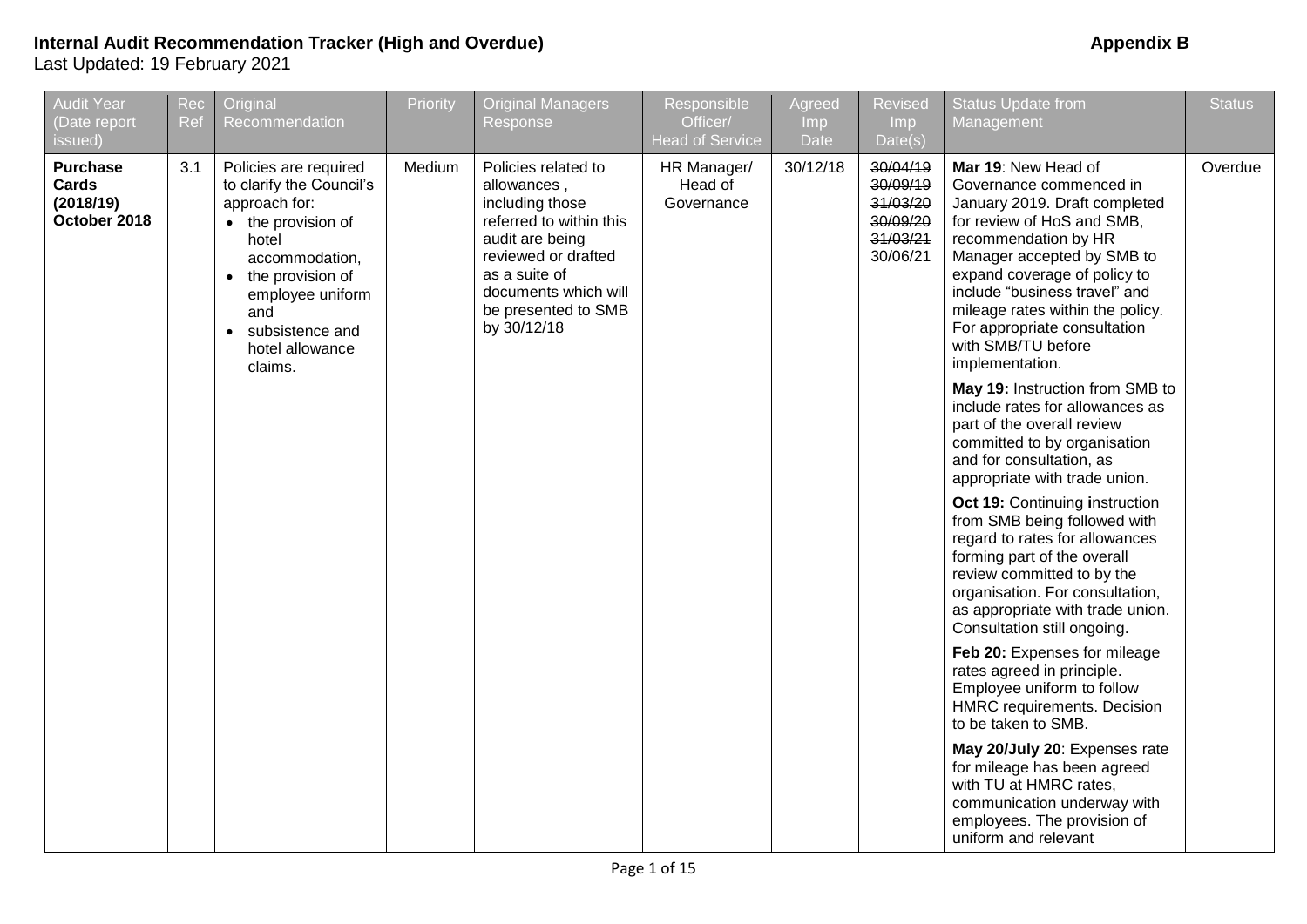| <b>Audit Year</b><br>(Date report<br>issued) | Rec<br>Ref     | Original<br>Recommendation                                                                                                                                                                                 | Priority | <b>Original Managers</b><br>Response                          | Responsible<br>Officer/<br><b>Head of Service</b>                           | Agreed<br>Imp<br><b>Date</b> | <b>Revised</b><br>Imp<br>Date(s) | <b>Status Update from</b><br>Management                                                                                                                                                                                                                                                                                                                                                                                                                                                                                                                                                                                                                                                                                                                                                                                                                                       | <b>Status</b> |
|----------------------------------------------|----------------|------------------------------------------------------------------------------------------------------------------------------------------------------------------------------------------------------------|----------|---------------------------------------------------------------|-----------------------------------------------------------------------------|------------------------------|----------------------------------|-------------------------------------------------------------------------------------------------------------------------------------------------------------------------------------------------------------------------------------------------------------------------------------------------------------------------------------------------------------------------------------------------------------------------------------------------------------------------------------------------------------------------------------------------------------------------------------------------------------------------------------------------------------------------------------------------------------------------------------------------------------------------------------------------------------------------------------------------------------------------------|---------------|
|                                              |                |                                                                                                                                                                                                            |          |                                                               |                                                                             |                              |                                  | procurement if applicable under<br>consideration.<br>Oct 20: The current focus is on<br>the new HR/payroll system<br>implementation as it is due to go<br>live 1st December, and<br>therefore takes precedence The<br>new HR system is intending to<br>pick up expenses from the new<br>tax year (6 April 2021) and will<br>have a policy to support this<br>changeover. Expenses policy<br>will need to take account of the<br>new processes coming in phase<br>2 of the system implementation<br>due in 2021. Subsistence<br>cannot be claimed anymore<br>(following the TU agreement -<br>referenced last time) only<br>reasonable expenses.<br>Feb 21: The new HR system will<br>pick up expenses from the new<br>tax year (6 April 2021) and a<br>policy will be brought forward to<br>support this changeover. New<br>expenses processes will come<br>forward likewise. |               |
| Safeguarding<br>2018/19<br>February 2019     | 3 <sub>b</sub> | The Safeguarding<br>record/policy should<br>be updated so that it<br>is clear on what data<br>should be kept, where<br>and for what period, in<br>line with GDPR and<br>the Council's retention<br>policy. | Medium   | This will be included<br>in the next policy<br>review/update. | Youth and<br>Citizenship<br>Manager,<br>(Head of<br>Community<br>Wellbeing) | 01/01/21                     | 01/04/21                         | Feb 21: Delayed due to work<br>pressures as a result of COVID-<br>19.                                                                                                                                                                                                                                                                                                                                                                                                                                                                                                                                                                                                                                                                                                                                                                                                         | Overdue       |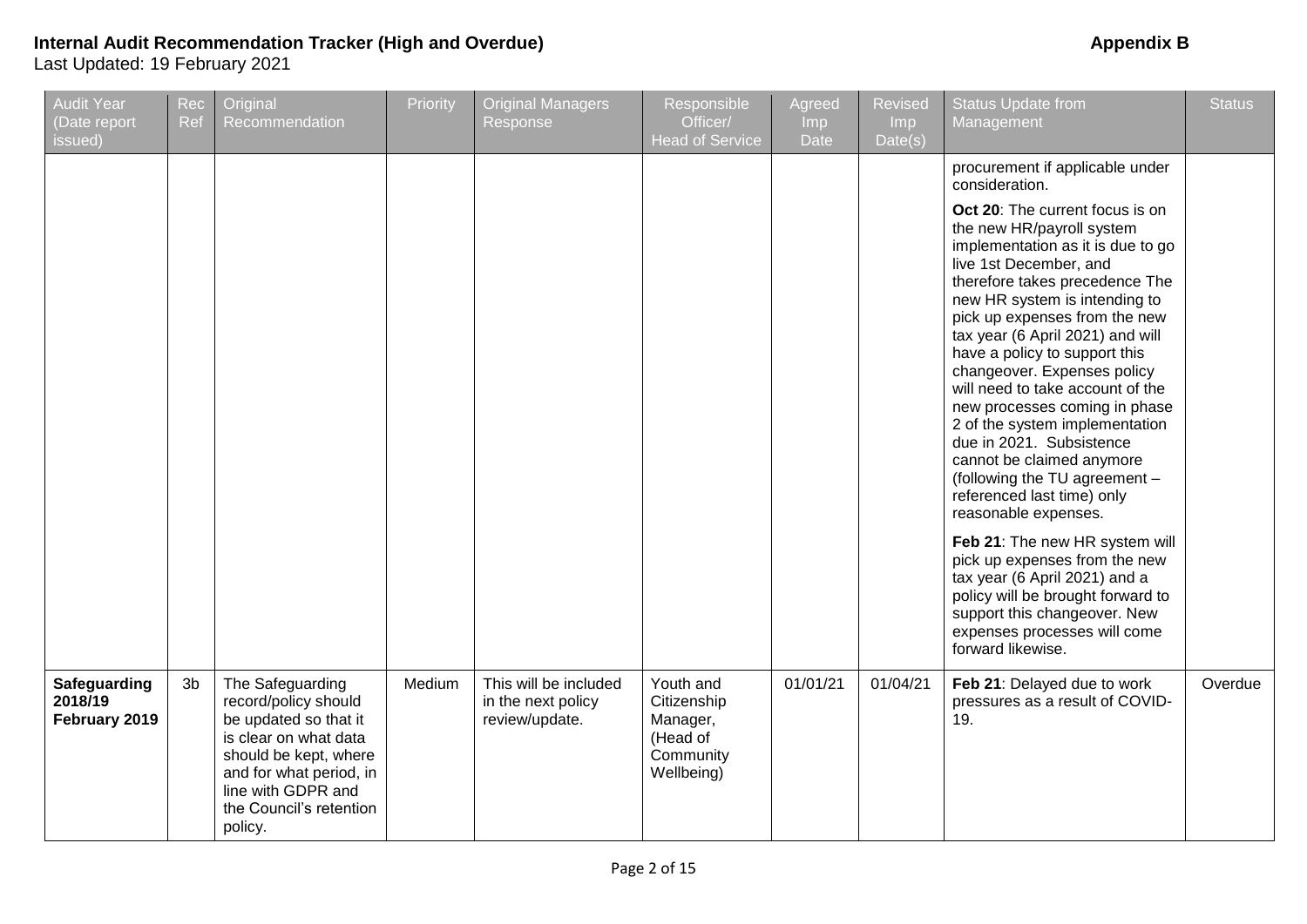| <b>Audit Year</b><br>(Date report<br>issued)    | Rec<br>Ref     | Original<br>Recommendation                                                                                                                                                                 | Priority | <b>Original Managers</b><br>Response                                   | Responsible<br>Officer/<br><b>Head of Service</b>                          | Agreed<br><b>Imp</b><br>Date | <b>Revised</b><br>Imp<br>Date(s) | <b>Status Update from</b><br>Management                                                                                                                                                                                                                                                                                                                                                                                                                                                                                                                                                                                                                                                                                                                                                                  | <b>Status</b> |
|-------------------------------------------------|----------------|--------------------------------------------------------------------------------------------------------------------------------------------------------------------------------------------|----------|------------------------------------------------------------------------|----------------------------------------------------------------------------|------------------------------|----------------------------------|----------------------------------------------------------------------------------------------------------------------------------------------------------------------------------------------------------------------------------------------------------------------------------------------------------------------------------------------------------------------------------------------------------------------------------------------------------------------------------------------------------------------------------------------------------------------------------------------------------------------------------------------------------------------------------------------------------------------------------------------------------------------------------------------------------|---------------|
| <b>Complaints</b><br>2018/19<br><b>May 2019</b> | $\mathbf{1}$   | Implement a<br>mechanism whereby<br>actions from the<br>lessons learnt<br>questionnaire are<br>followed up. This<br>could be achieved by<br>SMB receiving a<br>follow up action<br>report. | Medium   | A quarterly report is<br>sent to SMB in<br>regards to this.            | Customer and<br><b>Media Services</b><br>Manager/<br>Head of<br>Governance | 30/06/19                     | 31/03/20<br>31/12/20<br>01/10/21 | Oct 19: This has been<br>happening since in a basic<br>format since June 2019. It will<br>give Heads of Service key<br>trends but does require further<br>development and this is likely to<br>coincide with the action below.<br>Feb 20: A report is still<br>scheduled to go to SMB prior to<br>31 March 2020. This will outline<br>a request to move to a two<br>stage process and further work<br>on a sustainable mechanism to<br>learn from complaints.<br>May 20/July 20/Oct 20: Report<br>delayed due to Corona<br>pandemic. At this stage it is not<br>deemed urgent and therefore<br>realistically would set new target<br>of 31/12/20<br>Feb 21: Not been progressed<br>due to continued work being<br>undertaken on Corona<br>pandemic. Will be looked at end<br>of Q2 2021 at the earliest. | Overdue       |
| <b>Complaints</b><br>2018/19<br><b>May 2019</b> | $\overline{2}$ | Consider moving to a<br>two stage complaints<br>process by presenting<br>a paper to SMB<br>(Senior Management<br>Board) on this                                                            | Medium   | This has been<br>considered previously<br>and will be raised<br>again. | Customer and<br><b>Media Services</b><br>Manager/Head<br>of Governance     | 30/06/19                     | 31/03/20<br>31/12/20<br>01/10/21 | Oct 19: Although not<br>progressed due to changes in<br>service area, it has now been<br>raised with Head of Governance<br>with a view to take a report to<br>SMB before 31/03/20<br>Feb 20: A report is still<br>scheduled to go to SMB prior to<br>31 March 2020. This will outline<br>a request to move to a two<br>stage process and further work                                                                                                                                                                                                                                                                                                                                                                                                                                                    | Overdue       |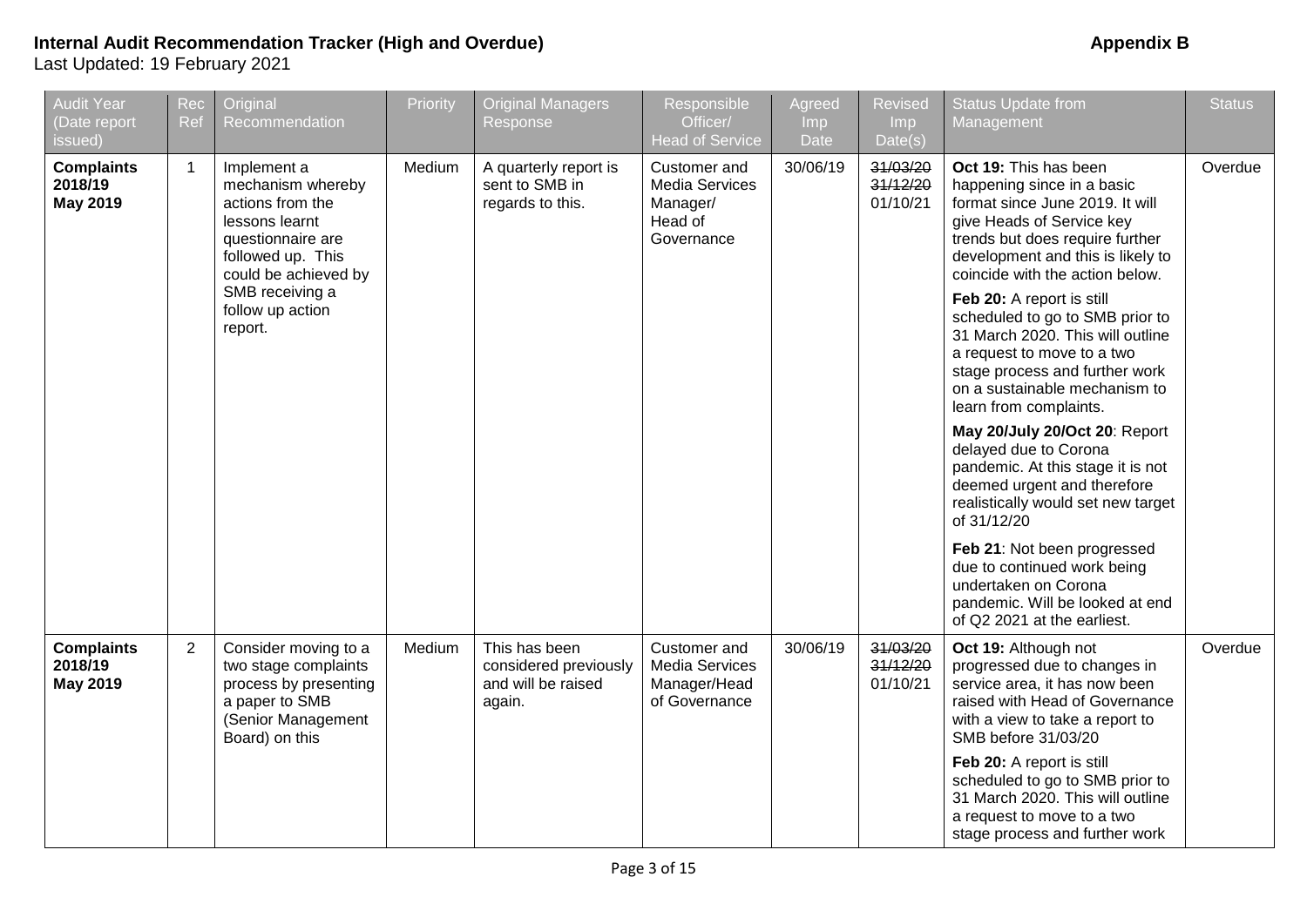| <b>Audit Year</b><br>(Date report<br>issued)                             | Rec<br>Ref | Original<br>Recommendation                                                                                            | Priority | <b>Original Managers</b><br>Response                                                                                                                                                                                                                                                                                                                                  | Responsible<br>Officer/<br><b>Head of Service</b>                                          | Agreed<br>Imp<br>Date | <b>Revised</b><br>Imp.<br>Date(s)                        | <b>Status Update from</b><br>Management                                                                                                                                                                                                                                                                                                                                                                                                                                                                                                                                                                                                                                                                                                                                                                                                                                                                                                                                                                                                                                                                      | <b>Status</b> |
|--------------------------------------------------------------------------|------------|-----------------------------------------------------------------------------------------------------------------------|----------|-----------------------------------------------------------------------------------------------------------------------------------------------------------------------------------------------------------------------------------------------------------------------------------------------------------------------------------------------------------------------|--------------------------------------------------------------------------------------------|-----------------------|----------------------------------------------------------|--------------------------------------------------------------------------------------------------------------------------------------------------------------------------------------------------------------------------------------------------------------------------------------------------------------------------------------------------------------------------------------------------------------------------------------------------------------------------------------------------------------------------------------------------------------------------------------------------------------------------------------------------------------------------------------------------------------------------------------------------------------------------------------------------------------------------------------------------------------------------------------------------------------------------------------------------------------------------------------------------------------------------------------------------------------------------------------------------------------|---------------|
| Responsive<br><b>Housing</b><br><b>Repairs</b><br>2018/19<br>August 2019 | 2(b)       | Post inspections<br>completed on more<br>complex housing<br>repairs should be<br>formally documented<br>and retained. | Medium   | Agreed. Customer<br><b>Satisfaction Surveys</b><br>are currently sent out<br>to tenants on a<br>sample basis. The<br>sample size will be<br>increased to ensure<br>that the quality of<br>repairs works is<br>completed to a<br>satisfactory standard.<br>Post inspections<br>completed on<br>complex repairs<br>works will be formally<br>documented and<br>retained | <b>HTS Operations</b><br>Director and the<br>Council's<br>Housing<br>Operations<br>Manager | 30/09/19              | 31/01/20<br>30/04/20<br>30/09/20<br>31/01/21<br>30/10/21 | on a sustainable mechanism to<br>learn from complaints.<br>May 20/July 20/Oct 20: Report<br>delayed due to Corona<br>pandemic. At this stage it is not<br>deemed urgent and therefore<br>realistically would set new target<br>of 31/12/20<br>Feb 21: Not been progressed<br>due to continued work being<br>undertaken on Corona<br>pandemic. Will be looked at end<br>of Q2 2021 at the earliest.<br>Oct 19: HTS carries out a 100%<br>post inspection regime on all<br>housing voids it completes (see<br>enclosed handover forms to<br>demonstrate this).<br>There are ongoing discussions<br>with HDC over who should be<br>carrying out more detailed Post<br>Inspections on completed<br>Housing Repairs. Traditionally<br>this has been carried out by<br><b>Technical Services who</b><br>transferred from HTS and now<br>work for HDC. We will provide a<br>further update once this is<br>resolved.<br>Feb 20: It has been agreed that<br>HTS will carry out post<br>inspections on repairs from 1 <sup>st</sup><br>April 2020. These will be<br>recorded formally.<br>May and July 20: A response | Overdue       |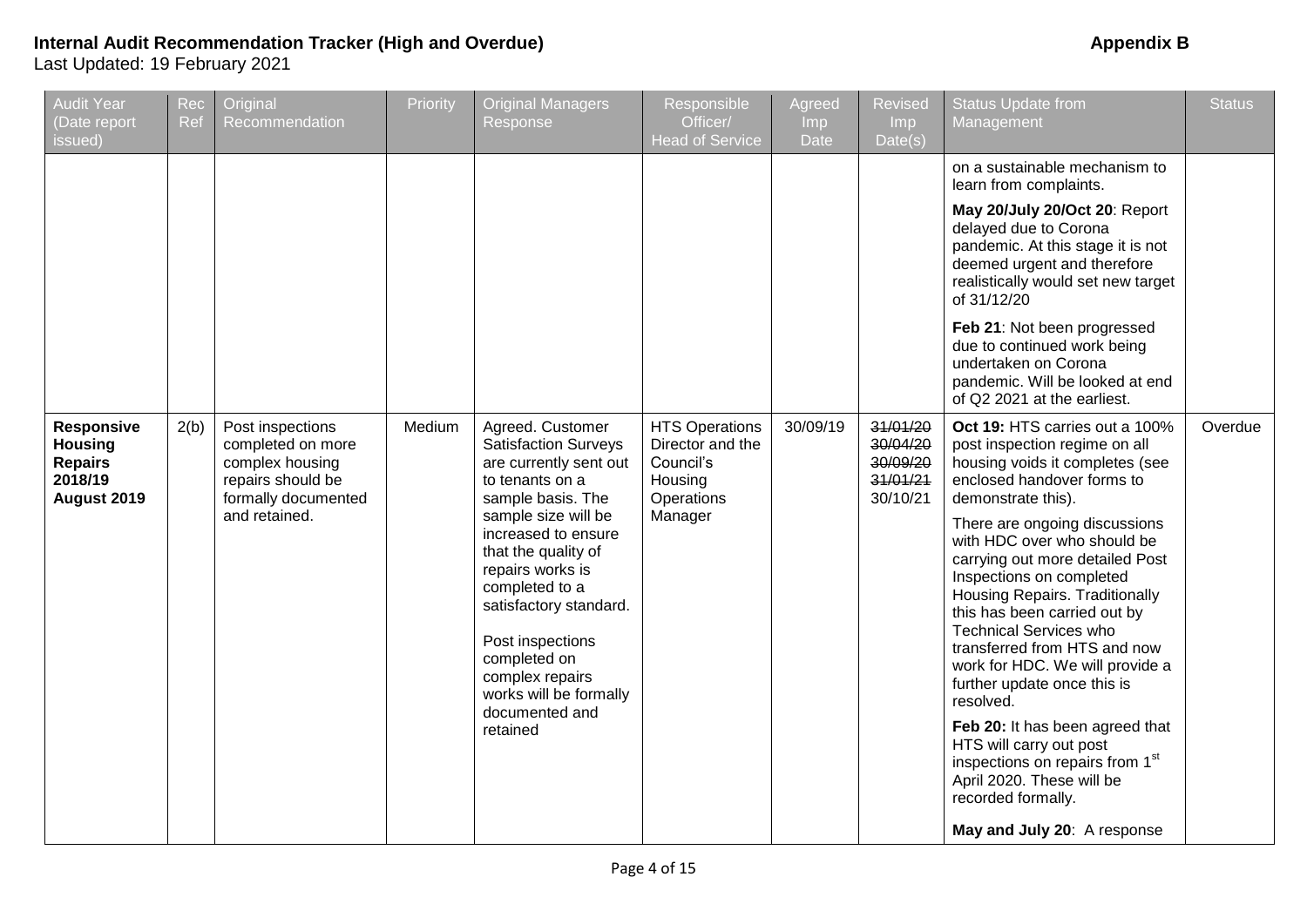| <b>Audit Year</b><br>(Date report<br>issued)                                    | Rec<br>Ref     | Original<br>Recommendation                                                                                                                                                                                                          | Priority | <b>Original Managers</b><br>Response                                                                                                                                                                                                          | Responsible<br>Officer/<br><b>Head of Service</b>                                                                       | <b>Agreed</b><br><b>Imp</b><br>Date | <b>Revised</b><br>Imp<br>Date(s) | <b>Status Update from</b><br>Management                                                                                                                                                                                                                                                                                                                                              | <b>Status</b> |
|---------------------------------------------------------------------------------|----------------|-------------------------------------------------------------------------------------------------------------------------------------------------------------------------------------------------------------------------------------|----------|-----------------------------------------------------------------------------------------------------------------------------------------------------------------------------------------------------------------------------------------------|-------------------------------------------------------------------------------------------------------------------------|-------------------------------------|----------------------------------|--------------------------------------------------------------------------------------------------------------------------------------------------------------------------------------------------------------------------------------------------------------------------------------------------------------------------------------------------------------------------------------|---------------|
|                                                                                 |                |                                                                                                                                                                                                                                     |          |                                                                                                                                                                                                                                               |                                                                                                                         |                                     |                                  | will not be forwarded from HTS<br>whilst they establish recovery<br>under the current Coronavirus<br>situation. This will be picked up<br>as part of their recovery plans                                                                                                                                                                                                            |               |
|                                                                                 |                |                                                                                                                                                                                                                                     |          |                                                                                                                                                                                                                                               |                                                                                                                         |                                     |                                  | Oct 20: HTS (P&E) Ltd continue<br>to establish recovery and<br>aligned to recent Govt.<br>restrictions (Tier 2 for Essex).<br>This activity is recognised as a<br>key quality control mechanism<br>and is included in their<br>implementation plan from<br>learning the lessons from Covid<br>19 initial lockdown. This will be<br>monitored through the shared<br>operations group. |               |
|                                                                                 |                |                                                                                                                                                                                                                                     |          |                                                                                                                                                                                                                                               |                                                                                                                         |                                     |                                  | Feb 21: HTS are still in the<br>process of establishing their<br>response/recovery processes<br>following the third Covid-19 lock<br>down , Post Inspections currently<br>suspended due to this and<br>Government restrictions. HTS<br>currently only providing an<br>emergency plus repairs service                                                                                 |               |
| <b>Responsive</b><br><b>Housing</b><br><b>Repairs</b><br>2018/19<br>August 2019 | 3a<br>and<br>b | All repairs job priority<br>time changes should<br>be recorded,<br>authorised and the<br>reasons why they<br>were changed<br>documented. This<br>information should be<br>shared with the<br>Council when KPI<br>data is submitted. | Medium   | Agreed. The<br>constraints of the<br>Callsys system<br>makes it difficult<br>provide an audit trail<br>of job priority time<br>changes. The<br><b>Council's Housing</b><br><b>Asset and Business</b><br><b>Systems Manager</b><br>and the HTS | Council's<br><b>Housing Asset</b><br>and Business<br>Systems<br>Manager and<br>the HTS<br>Commercial<br><b>Director</b> | 30/04/20                            | 30/09/20<br>31/01/21<br>30/10/21 | July 20: HTS re-established the<br>repairs service on 22 <sup>nd</sup> June<br>2020. A response will not be<br>forwarded from Housing whilst<br>establishing recovery under the<br>current Coronavirus situation.<br>The SSC has requested a report<br>back at the next Committee<br>meeting. Covid-19 recovery is<br>being established and this will                                | Overdue       |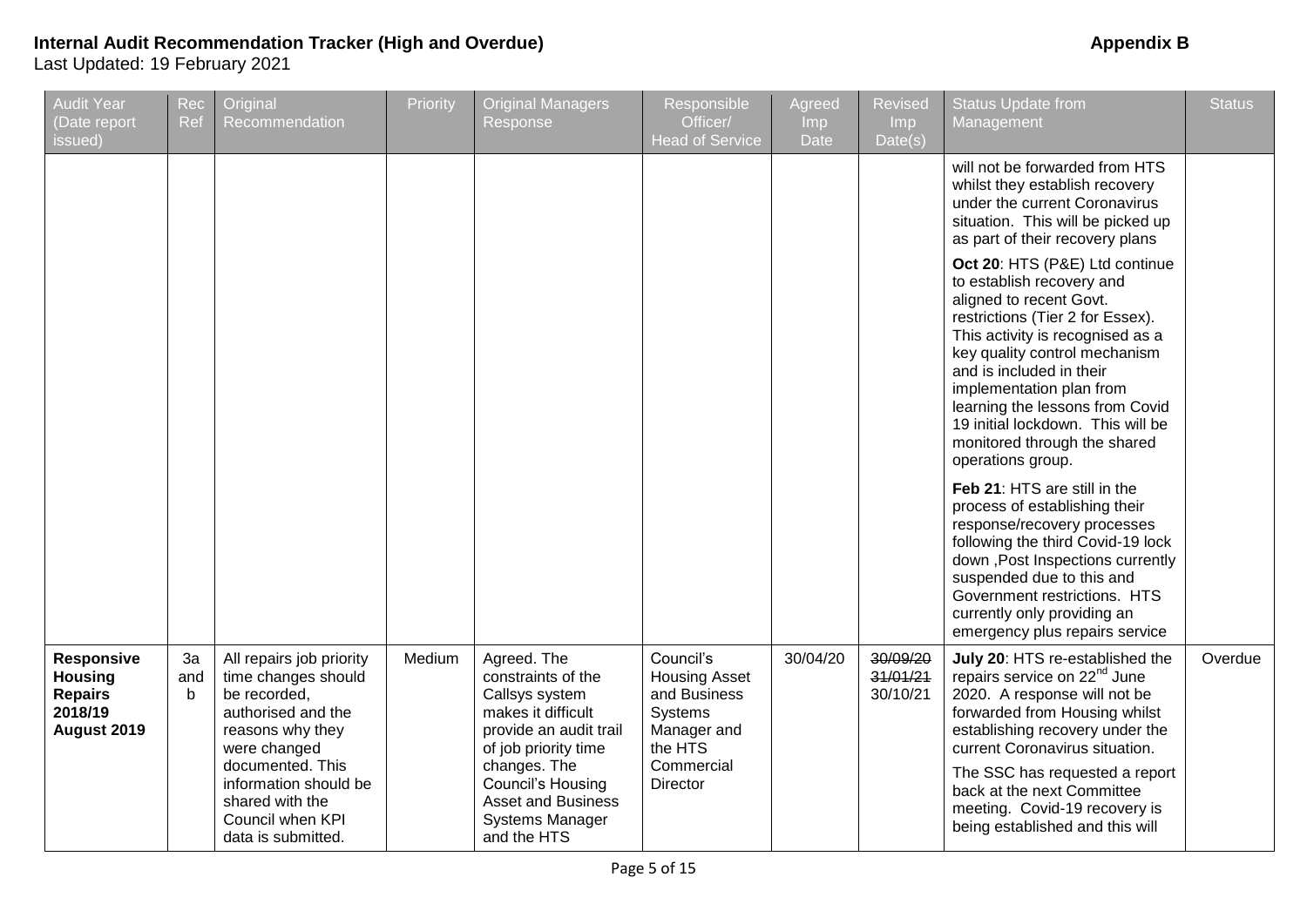| <b>Audit Year</b><br>(Date report<br>issued) | Rec<br>Ref     | Original<br>Recommendation                                                                                              | Priority | <b>Original Managers</b><br>Response                                   | Responsible<br>Officer/<br><b>Head of Service</b> | Agreed<br>Imp<br>Date | <b>Revised</b><br>Imp<br>Date(s) | <b>Status Update from</b><br>Management                                                                                                                                                                                                                                                                                                                                              | <b>Status</b> |
|----------------------------------------------|----------------|-------------------------------------------------------------------------------------------------------------------------|----------|------------------------------------------------------------------------|---------------------------------------------------|-----------------------|----------------------------------|--------------------------------------------------------------------------------------------------------------------------------------------------------------------------------------------------------------------------------------------------------------------------------------------------------------------------------------------------------------------------------------|---------------|
|                                              |                | The reasons behind<br>the housing repairs                                                                               |          | <b>Commercial Director</b><br>will investigate if<br>there approach to |                                                   |                       |                                  | mean the Council diary will be<br>adapted and meeting dates<br>realigned.                                                                                                                                                                                                                                                                                                            |               |
|                                              |                | job priority times are<br>allocated should be<br>investigated to ensure<br>that the appropriate<br>timescales are given |          | record job priority<br>time changes.                                   |                                                   |                       |                                  | Oct 20: HTS (P&E) Ltd continue<br>to establish recovery and<br>aligned to recent Govt.<br>restrictions (Tier 2 for Essex).<br>This activity is recognised as a<br>key quality control mechanism<br>and is included in their<br>implementation plan from<br>learning the lessons from Covid<br>19 initial lockdown. This will be<br>monitored through the shared<br>operations group. |               |
|                                              |                |                                                                                                                         |          |                                                                        |                                                   |                       |                                  | Feb 21: HTS P&E are<br>continuing to establish their<br>response/recovery processes<br>and are undertaking emergency<br>plus repairs activities. Service<br>quality is being monitored<br>through Joint Operational<br>meetings and Housing Portfolio<br>meetings.                                                                                                                   |               |
|                                              | 3 <sub>c</sub> | Repairs operatives                                                                                                      |          |                                                                        |                                                   |                       | 30/09/20                         | May 20: As above                                                                                                                                                                                                                                                                                                                                                                     | Overdue       |
|                                              |                | working hours should<br>be extended to<br>increase efficiency<br>and flexibility of the<br>housing repairs              |          |                                                                        |                                                   |                       | 31/03/21                         | Oct 20: HTS has introduced this<br>for heating repair staff and<br>currently in negotiations with the<br>other operatives.                                                                                                                                                                                                                                                           |               |
|                                              |                | service.                                                                                                                |          |                                                                        |                                                   |                       |                                  | Feb 21: Delayed due to the<br>pandemic and restricted working<br>practices, HC have requested a<br>timetable for implementation to<br>align with resuming full service<br>delivery.                                                                                                                                                                                                  |               |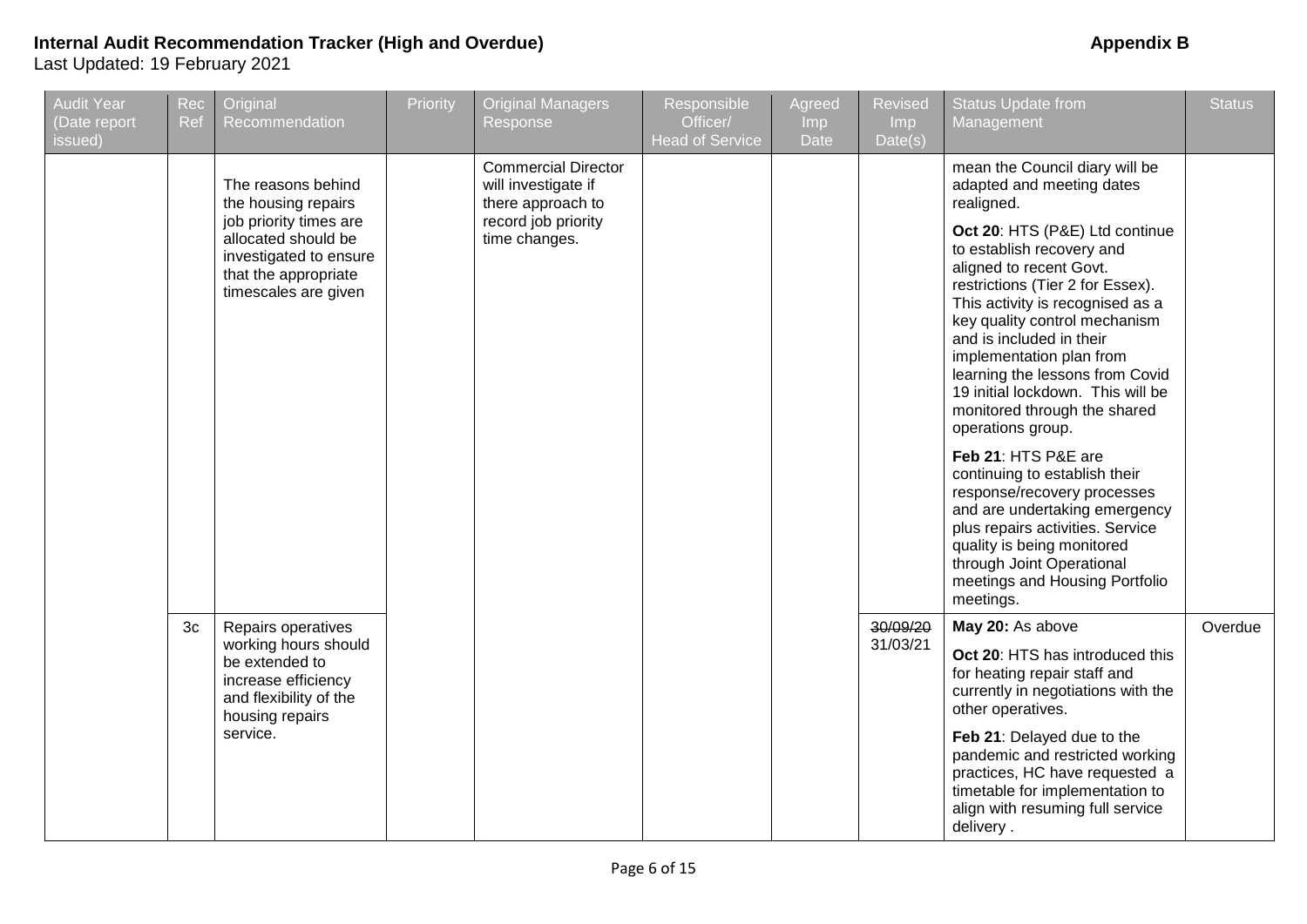| <b>Audit Year</b><br>(Date report<br>issued)                                                                                                   | Rec<br>Ref     | Original<br>Recommendation                                                                                                                                                                                                | Priority | <b>Original Managers</b><br>Response                                                                                                                                                                                                                                                                                                                                | Responsible<br>Officer/<br><b>Head of Service</b>                                                                                                                             | Agreed<br>Imp<br><b>Date</b> | <b>Revised</b><br>Imp<br>Date(s) | <b>Status Update from</b><br>Management                                                                                                                                                                      | <b>Status</b> |
|------------------------------------------------------------------------------------------------------------------------------------------------|----------------|---------------------------------------------------------------------------------------------------------------------------------------------------------------------------------------------------------------------------|----------|---------------------------------------------------------------------------------------------------------------------------------------------------------------------------------------------------------------------------------------------------------------------------------------------------------------------------------------------------------------------|-------------------------------------------------------------------------------------------------------------------------------------------------------------------------------|------------------------------|----------------------------------|--------------------------------------------------------------------------------------------------------------------------------------------------------------------------------------------------------------|---------------|
|                                                                                                                                                | 3d             | Performance<br>improvements made<br>as a result of changes<br>to the housing repairs<br>service should be<br>demonstrated,<br>monitored and<br>reported as part of the<br>HTS governance and<br>scrutiny<br>arrangements. |          |                                                                                                                                                                                                                                                                                                                                                                     |                                                                                                                                                                               |                              | 30/09/20<br>31/01/21<br>30/10/21 | May 20: As above<br>July 20: As above<br>Feb 21: As above                                                                                                                                                    | Overdue       |
| <b>Conflicts of</b><br>Interests and<br>Gifts and<br><b>Hospitality</b><br>(Staff and<br><b>Members)</b><br>2019/20<br><b>December</b><br>2019 | 2 <sub>b</sub> | The roles and<br>responsibilities in the<br>process of declaring<br>and monitoring<br>conflicts of interest<br>should be clearly<br>defined within the<br>Code of Conduct.                                                | Medium   | Agreed<br>A review of the PPP<br>process will be<br>undertaken and<br>updated to include<br>conflicts of interests.<br>This process is also<br>to be added in one-<br>to-ones. This process<br>will be reviewed after<br>a year of operation to<br>see if it is possible to<br>stream line the<br>process by<br>incorporating it into<br>the new Payroll<br>system. | Head of<br>Governance,<br>Human<br><b>Resources</b><br>Manager and<br>Corporate,<br>Democratic<br>Services<br>Manager in<br>conjunction with<br><b>Third Tier</b><br>Managers | 31/12/20                     | 31/03/21                         | Feb 21: The Code of Conduct<br>has been reviewed and requires<br>Officer and Member approval<br>from the Constitution working<br>Group and Council, hopefully to<br>be obtained by the end of March<br>2021. | Overdue       |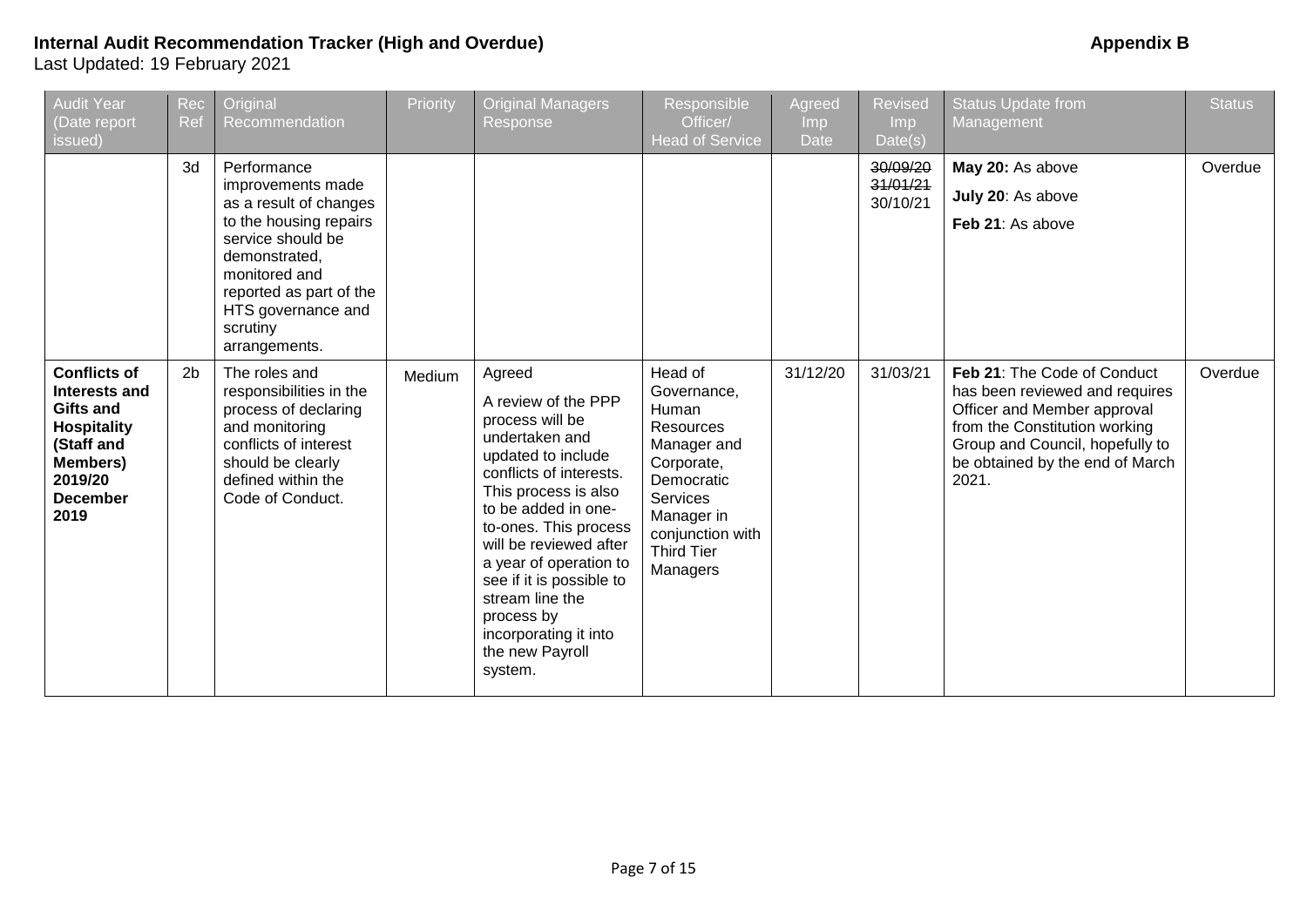# **Internal Audit Recommendation Tracker (High and Overdue) Appendix B**

| <b>Audit Year</b><br>(Date report<br>issued)                                     | Rec<br>Ref   | Original<br>Recommendation                                                                                                                                                                                                                                                                                                                                                                                                                                                                                                                                                                                                     | Priority | <b>Original Managers</b><br>Response                                                                                                                                                                                                                                                                                                                                                                                                                                                                                 | Responsible<br>Officer/<br><b>Head of Service</b>    | Agreed<br>Imp.<br><b>Date</b> | <b>Revised</b><br>Imp<br>Date(s) | <b>Status Update from</b><br>Management                                                                                                                                                                                                                                                                                                                                                                                                                                                                                         | <b>Status</b> |
|----------------------------------------------------------------------------------|--------------|--------------------------------------------------------------------------------------------------------------------------------------------------------------------------------------------------------------------------------------------------------------------------------------------------------------------------------------------------------------------------------------------------------------------------------------------------------------------------------------------------------------------------------------------------------------------------------------------------------------------------------|----------|----------------------------------------------------------------------------------------------------------------------------------------------------------------------------------------------------------------------------------------------------------------------------------------------------------------------------------------------------------------------------------------------------------------------------------------------------------------------------------------------------------------------|------------------------------------------------------|-------------------------------|----------------------------------|---------------------------------------------------------------------------------------------------------------------------------------------------------------------------------------------------------------------------------------------------------------------------------------------------------------------------------------------------------------------------------------------------------------------------------------------------------------------------------------------------------------------------------|---------------|
| <b>Harlow</b><br><b>Playhouse</b><br>overspends<br>2018/19<br><b>March 2020</b>  | $\mathbf{1}$ | Produce a report to<br><b>SMB and Councillors</b><br>to consider the<br>direction of travel for<br>the playhouse. To<br>include consideration<br>of the importance of<br>the relationship with<br>the Arts Council.                                                                                                                                                                                                                                                                                                                                                                                                            | Medium   | <b>Business Plan has</b><br>been produced and<br>the process of getting<br>the plan adopted has<br>been included in the<br>corporate plan as an<br>objective of the<br>coming municipal<br>year.                                                                                                                                                                                                                                                                                                                     | Head of<br>Governance                                | 31/12/20                      | 31/03/22                         | Feb 21: As a result of Covid-19,<br>the 2020/21 milestones have<br>moved to 2021/22 in line with<br>the revised Governance<br>business plan.                                                                                                                                                                                                                                                                                                                                                                                    | Overdue       |
| <b>Former</b><br><b>Tenant</b><br><b>Arrears</b><br>2019/20<br><b>April 2020</b> | $\mathbf{1}$ | Former tenant debt<br>needs to be<br>proactively managed<br>in accordance with the<br>former tenant arrears<br>policy with resources<br>targeted in the<br>following priority<br>order:<br>• new former tenant<br>arrears (from the<br>voids notifications)<br>• recent former tenant<br>debt (less than a year<br>old)<br>• historical debt<br>between 1 and 5<br>years old.<br>In March 2020<br>resources should be<br>targeted at the<br>£93,646.82 of<br>2014/2015 debt that is<br>a risk of being<br>uncollectable during<br>2020/21 through the<br>time Limitation Act<br>1980. All these former<br>tenants be contacted | High     | An Orchard Business<br>Objects report to be<br>produced to<br>breakdown the<br>former tenant debt in<br>to age category in<br>line with<br>recommended priority<br>order.<br>Rent Officers to<br>prioritise former<br>tenant recovery in<br>line with the priority<br>order recommended.<br>These cases will be<br>actioned once the<br>current arrears<br>recommendations are<br>actioned. The total<br>financial amount<br>written off will be in<br>line with our allocated<br>bad debt provision for<br>2020/21. | Senior Housing<br>Operations<br>Manager -<br>people. | 01/06/20                      | 31/12/20<br>31/03/21             | July 20: Rent Officers during<br>lock-down are actively working<br>on the former tenant arears.<br><b>Under new Government</b><br>guidance. Covid-19 recovery is<br>being established and progress<br>will be reviewed as part of the<br>wider Business Plan priorities<br>and action plans at Quarter 2<br>together with wider bad debt<br>provisions reporting.<br>Feb 21: Former Tenant debt is<br>being pro-actively chased, with<br>historic debt written off in line<br>with agreed process and<br>financial regulations. | Overdue       |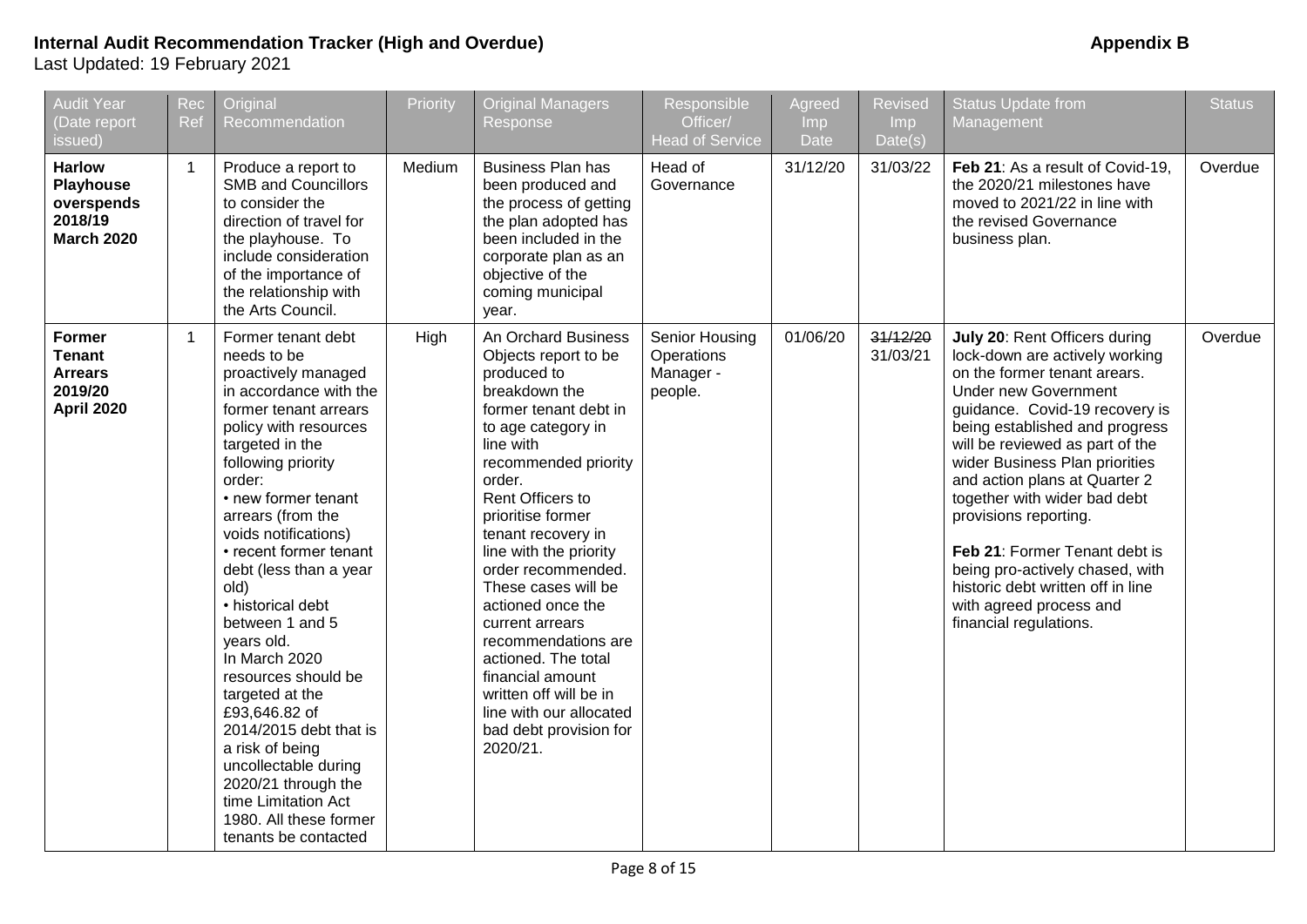#### **Internal Audit Recommendation Tracker (High and Overdue) Appendix B Appendix B Appendix B** Last Updated: 19 February 2021

Audit Year (Date report issued) Rec Ref **Original** Recommendation Priority | Original Managers Response Responsible Officer/ Head of Service **Agreed** Imp **Date** Revised Imp Date(s) Status Update from Management **Status** and if there are no responses, they are passed to the tracing agency to maximise the opportunity for debt recovery before it becomes irrecoverable. On reputational and compassionate grounds any debt due to the death of a tenant in 2014/15 be excluded from this recovery project. **Former Tenant Arrears 2019/20 April 2020** 2 The Voids notification list be actioned weekly in all cases and either Rent Officers are asked to ensure they action their properties each week or an officer is designated with all Voids notifications. On a monthly basis the Senior Housing Operation Manager People receives a sample check on compliance to ensure void notifications have been actioned and followed up. High Circulation list for weekly void list to be amended to include Team Leaders to ensure circulation to all Rent Officers on a weekly basis. The monthly audit will be carried out by the rents Team Leader, who will sample 10% of the void accounts. Senior Housing **Operations** Manager people. 27/04/20 31/12/20 31/03/21 **July 20**: Rent Officers during lock-down continue to working on the former tenant arears, under the new Government guidance. Covid-19 recovery is being established and this will be reviewed as part of the wider Business Plan priorities and action plans at Quarter 2 together with wider bad debt provisions reporting. **Feb 21**: Rent Officers are reviewing the weekly void list to ascertain whether accounts have any former tenant debt remaining, if so recovery action is started. The Team Leaders carries out an audit of this process on a monthly basis. **Overdue**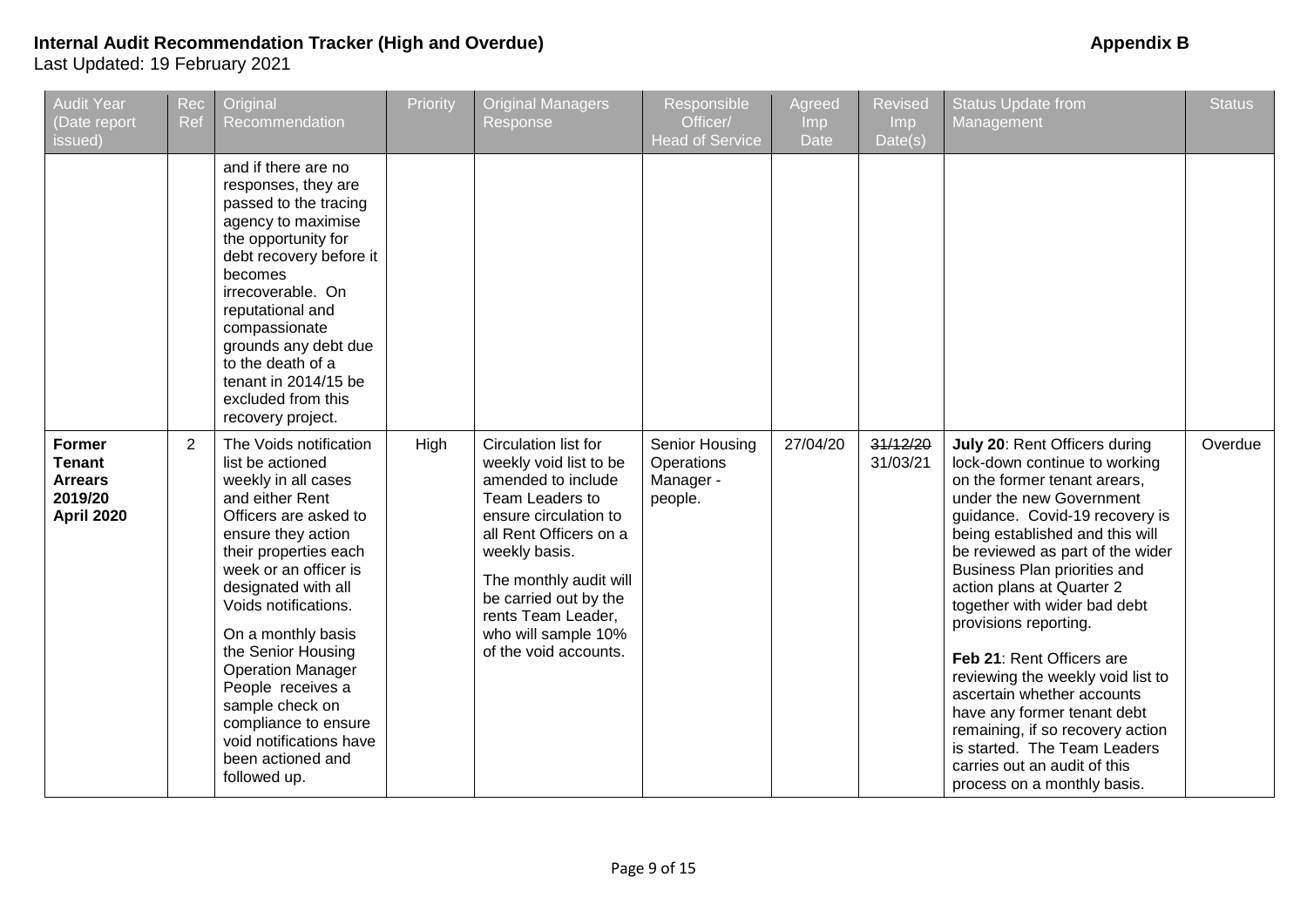| <b>Audit Year</b><br>(Date report<br>issued)                                     | Rec<br>Ref                                                                                                                                                                                                                                                                                                                                                                                                                                               | Original<br>Recommendation | Priority | <b>Original Managers</b><br>Response                                                                                                                                                                                                                                                                                                                                                                                                 | Responsible<br>Officer/<br><b>Head of Service</b>   | Agreed<br><b>Imp</b><br>Date | <b>Revised</b><br><b>Imp</b><br>Date(s) | <b>Status Update from</b><br>Management                                                                                                                                                                                                                                                                                                                                                                                                                                                                                | <b>Status</b> |
|----------------------------------------------------------------------------------|----------------------------------------------------------------------------------------------------------------------------------------------------------------------------------------------------------------------------------------------------------------------------------------------------------------------------------------------------------------------------------------------------------------------------------------------------------|----------------------------|----------|--------------------------------------------------------------------------------------------------------------------------------------------------------------------------------------------------------------------------------------------------------------------------------------------------------------------------------------------------------------------------------------------------------------------------------------|-----------------------------------------------------|------------------------------|-----------------------------------------|------------------------------------------------------------------------------------------------------------------------------------------------------------------------------------------------------------------------------------------------------------------------------------------------------------------------------------------------------------------------------------------------------------------------------------------------------------------------------------------------------------------------|---------------|
| <b>Former</b><br><b>Tenant</b><br><b>Arrears</b><br>2019/20<br><b>April 2020</b> | 3<br>If considered<br>appropriate the £100<br>write-off limit for the<br>Senior Housing<br>Officer be formally<br>approved by<br>incorporation into the<br>next update of<br><b>Financial Regulations.</b><br>The Former Tenants<br>Arrears procedure<br>note is updated to<br>accurately reflect debt<br>write off delegated<br>authority<br>arrangements and<br>limits, if the £100 write<br>off delegation is not<br>approved.<br>5<br>As this review |                            | Medium   | Currently<br>Investigating whether<br><b>Financial Regulations</b><br>can be updated in<br>regards to authorised<br>delegation.<br>If authorised<br>delegation can be<br>updated, then the<br>write off limit for the<br>Senior Housing<br><b>Operations Manager</b><br>will be incorporated.<br>If not, the Former<br><b>Tenant Arrears</b><br>Procedure in terms of<br>authorised<br>delegations for write<br>off will be amended. | Senior Housing<br>Operations<br>Manager-<br>people. | 31/08/20                     | 31/12/20<br>31/03/21                    | Oct 20: This recommendation<br>will be formally followed up by<br>Internal Audit and an update<br>given in due course.<br>Feb 21: The write off limits have<br>not been amended to include<br>Senior Housing Mangers having<br>authority to write off debts below<br>£100. Therefore all debts off all<br>amounts are now authorised by<br>the Head of Service and other<br>senior managers in line with the<br>approved financial regulations.                                                                        | Overdue       |
| <b>Former</b><br><b>Tenant</b><br><b>Arrears</b><br>2019/20<br><b>April 2020</b> | identified that all debt<br>over six years old, is<br>in effect irrecoverable<br>it may be appropriate<br>to monitor the former<br>tenants' arrears levels<br>against additional<br>targets is 2020/21,<br>specifically:<br>• A collectable net<br>target (debt less than<br>six years old)<br>• Current year former<br>tenant debt (being<br>former tenant debt<br>from 1st April 2020 -                                                                |                            | Medium   | Quarterly<br>performance<br>dashboard to be re-<br>configured to<br>separate recoverable<br>and non-recoverable<br>former tenant arrears,<br>with aligning SMART<br>targets.                                                                                                                                                                                                                                                         | Senior Housing<br>Operations<br>Manager-<br>People. | 01/07/20                     | 31/12/20<br>31/03/21                    | July 20: Rent Officers are<br>actively working on the former<br>tenant arears. Covid-19<br>recovery is being established<br>and this will be reviewed as part<br>of the wider Business Plan<br>priorities and action plans at<br>Quarter 2, together with wider<br>bad debt provisions reporting.<br>Feb 21: Officers are pro-actively<br>writing off historic debt following<br>a review of each case. The<br>amount of debt written off will be<br>in line with Housing's Bad debt<br>provision, which will be fully | Overdue       |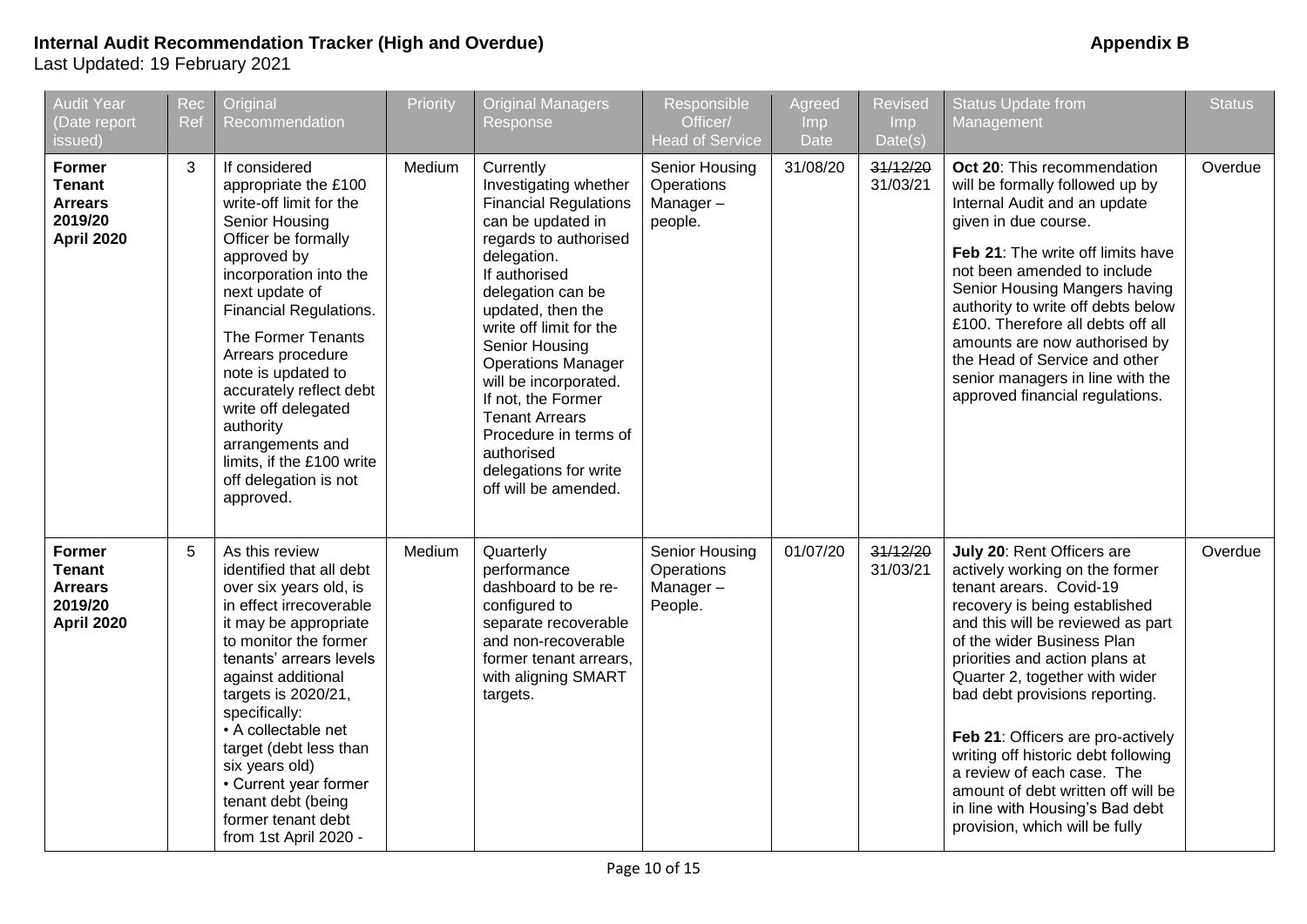# **Internal Audit Recommendation Tracker (High and Overdue) Appendix B Appendix B Appendix B** Last Updated: 19 February 2021

overriding priority to which

**Status** 

Overdue

Overdue

Overdue

| <b>Audit Year</b><br>(Date report<br>issued)                                     | Rec<br>Ref | Original<br>Recommendation                                                                                                                                                                                                | Priority | <b>Original Managers</b><br>Response                                                                                                                                                                                     | Responsible<br>Officer/<br><b>Head of Service</b>                                 | Agreed<br><b>Imp</b><br><b>Date</b> | <b>Revised</b><br><b>Imp</b><br>Date(s) | <b>Status Update from</b><br>Management                                                                                                                                                                                                                                                                                                                                               |
|----------------------------------------------------------------------------------|------------|---------------------------------------------------------------------------------------------------------------------------------------------------------------------------------------------------------------------------|----------|--------------------------------------------------------------------------------------------------------------------------------------------------------------------------------------------------------------------------|-----------------------------------------------------------------------------------|-------------------------------------|-----------------------------------------|---------------------------------------------------------------------------------------------------------------------------------------------------------------------------------------------------------------------------------------------------------------------------------------------------------------------------------------------------------------------------------------|
|                                                                                  |            | the target being the<br>level to be below by<br>the 31st March 2021).                                                                                                                                                     |          |                                                                                                                                                                                                                          |                                                                                   |                                     |                                         | utilised at the end of each<br>financial year.                                                                                                                                                                                                                                                                                                                                        |
| <b>Former</b><br><b>Tenant</b><br><b>Arrears</b><br>2019/20<br><b>April 2020</b> | 6          | The Former Tenant<br>Arrears policy is<br>updated to reflect<br>changes due to<br>GDPR and also<br>recommendations<br>made within this<br>report on former<br>tenant arrears debt<br>management.                          | Low      | The Former Tenant<br>Arrears Policy/<br>procedure to be<br>reviewed and<br>strengthened to<br>reflect changes due<br>to GDPR, and<br>incorporating<br>recommendations<br>made on former<br>tenant arrears<br>management. | Senior Housing<br>Operations<br>Manager-<br>people.                               | 31/12/20                            | 31/03/21                                | Feb 21: This is still outstanding<br>but will be actioned within the<br>next month.                                                                                                                                                                                                                                                                                                   |
| Corporate<br><b>Health and</b><br><b>Safety</b><br>2019/20<br><b>May 2020</b>    | 3          | <b>Third Tier Managers</b><br>be reminded to<br>ensure that all risk<br>assessments are<br>carried out and<br>reviewed at least<br>annually thereafter.<br>Further, the Health<br>and Safety Team to<br>co-ordinate this. | Medium   | Responsibility for<br>formal assessment<br>and review of risk will<br>be drawn to Third<br>Tier Managers'<br>attention at Third Tier<br>Managers' Group                                                                  | Environment &<br>Licensing<br>Manager and<br>Head of<br>Environment &<br>Planning | 30/09/20                            | 31/11/20<br>31/03/21                    | Oct 20 and Feb21: The routine<br>meeting cycle of Third Tier<br>Managers' group has been<br>affected by revised working<br>practices adopted in response to<br>the COVID-19 emergency. The<br><b>Environment and Licensing</b><br>Manager will write directly to<br>Third Tier Managers to draw to<br>their attention ongoing<br>responsibility for assessment<br>and review of risk. |
|                                                                                  |            |                                                                                                                                                                                                                           |          | Options to provide<br>additional resources<br>to reinstate annual<br>logging in the H&S<br>team of risk<br>assessments by third<br>tier managers will be<br>identified and                                               |                                                                                   | 30/09/20                            | 31/03/21                                | Oct 20 and Feb21: Whilst<br>additional staff resources to<br>support the corporate Health<br>and Safety function, policy<br>advice and support for<br>managers across the authority<br>in in response to the COVID-19<br>emergency has been an                                                                                                                                        |

presented to the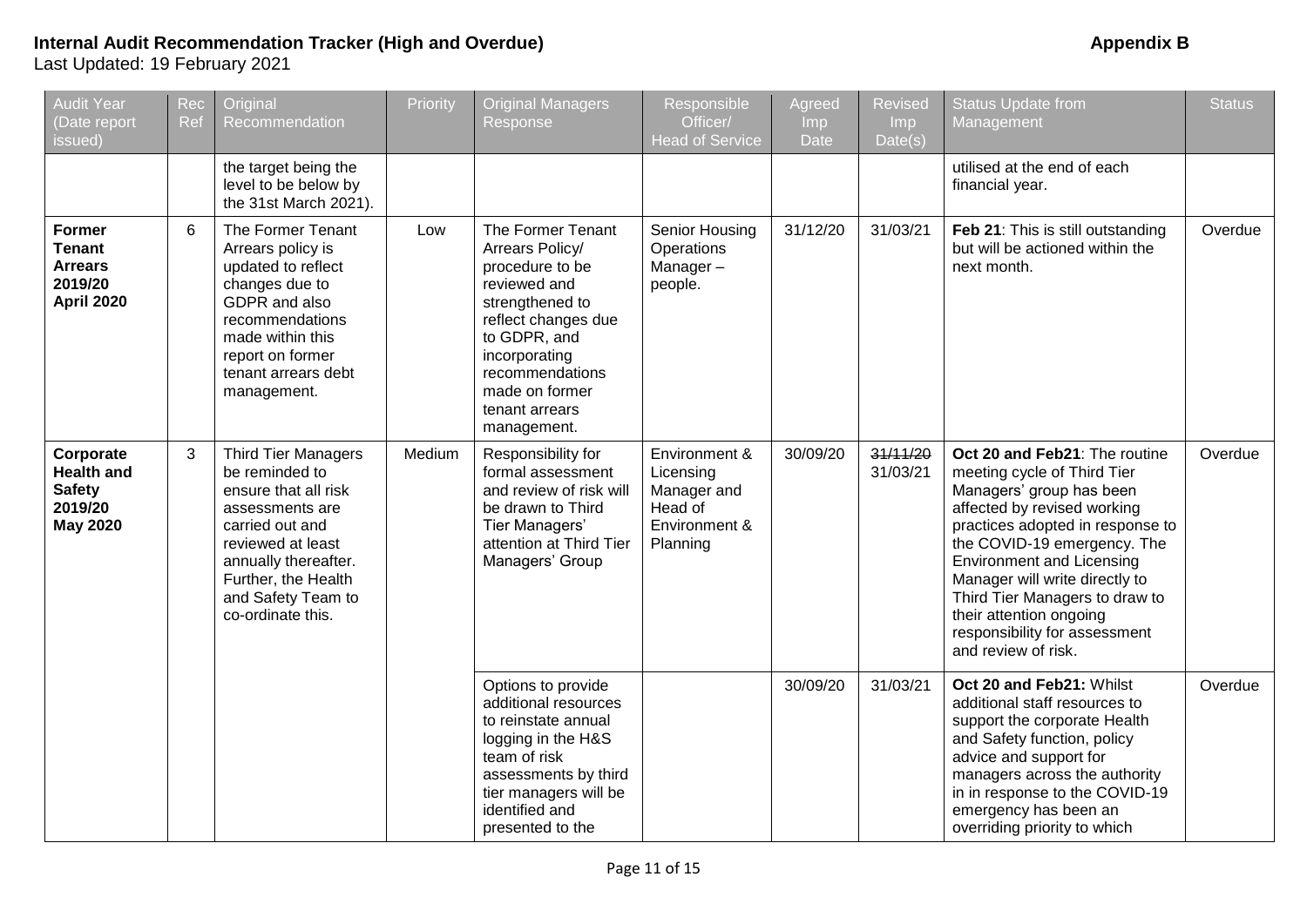| <b>Audit Year</b><br>(Date report<br>issued)                                  | Rec<br>Ref | Original<br>Recommendation                                                                                                                                                                               | Priority | <b>Original Managers</b><br>Response                                                                                                                                                                                                                    | Responsible<br>Officer/<br><b>Head of Service</b>                                 | Agreed<br>Imp<br>Date | <b>Revised</b><br>Imp.<br>Date(s) | <b>Status Update from</b><br>Management                                                                                                                                                                                                                                                                                                                                                                                                                 | <b>Status</b> |
|-------------------------------------------------------------------------------|------------|----------------------------------------------------------------------------------------------------------------------------------------------------------------------------------------------------------|----------|---------------------------------------------------------------------------------------------------------------------------------------------------------------------------------------------------------------------------------------------------------|-----------------------------------------------------------------------------------|-----------------------|-----------------------------------|---------------------------------------------------------------------------------------------------------------------------------------------------------------------------------------------------------------------------------------------------------------------------------------------------------------------------------------------------------------------------------------------------------------------------------------------------------|---------------|
|                                                                               |            |                                                                                                                                                                                                          |          | Head of Planning and<br>Environment.                                                                                                                                                                                                                    |                                                                                   |                       |                                   | resources have been devoted.<br>This resource allocation appears<br>likely to continue to be<br>necessary pending the<br>resolution of the emergency.<br>The position will be reviewed<br>however before the close of the<br>municipal year.                                                                                                                                                                                                            |               |
| Corporate<br><b>Health and</b><br><b>Safety</b><br>2019/20<br><b>May 2020</b> | 4          | <b>Third Tier Managers</b><br>be reminded to<br>ensure that all<br><b>COSHH data sheets</b><br>be reviewed and,<br>where necessary,<br>updated, with link to<br>risk assessments as<br>appropriate.      | Low      | Responsibility for<br>obtaining retaining<br>and reviewing and<br>updating COSHH<br>data sheets and<br>linking them to risk<br>assessments as<br>appropriate will be<br>drawn to Third Tier<br>Managers' attention<br>at Third Tier<br>Managers' Group. | Environment &<br>Licensing<br>Manager and<br>Head of<br>Environment &<br>Planning | 30/09/20              | 31/11/20<br>31/03/21              | Oct 20 and Feb 21: The routine<br>meeting cycle of Third Tier<br>Managers' group has been<br>affected by revised working<br>practices adopted in response to<br>the COVID-19 emergency. The<br><b>Environment and Licensing</b><br>Manager will write directly to<br>Third Tier Managers to draw to<br>their attention ongoing<br>responsibility to obtain maintain<br>and take into account in risk<br>assessment COSHH data<br>sheets where relevant. | Overdue       |
| <b>Harlow</b><br>Gilston<br><b>Garden Town</b><br>2019/20<br><b>July 2020</b> | 3          | A data sharing<br>agreement should be<br>drawn up to cover any<br>personal or<br>commercially<br>sensitive data which<br>may be shared<br>between the councils<br>as part of the Garden<br>Town project. | Medium   | A data sharing<br>agreement will be<br>developed and<br>entered into by all the<br>HGGT partners.                                                                                                                                                       | <b>HGGT Director</b><br><b>HGGT</b><br>Programme<br>Manager                       | 31/12/20              | 31/03/21                          | Feb 21: HGGT legal advisors,<br>Weightmans, have been<br>instructed to develop a data<br>sharing protocol for the HGGT.<br>The most appropriate<br>agreement is currently being<br>evaluated.                                                                                                                                                                                                                                                           | Overdue       |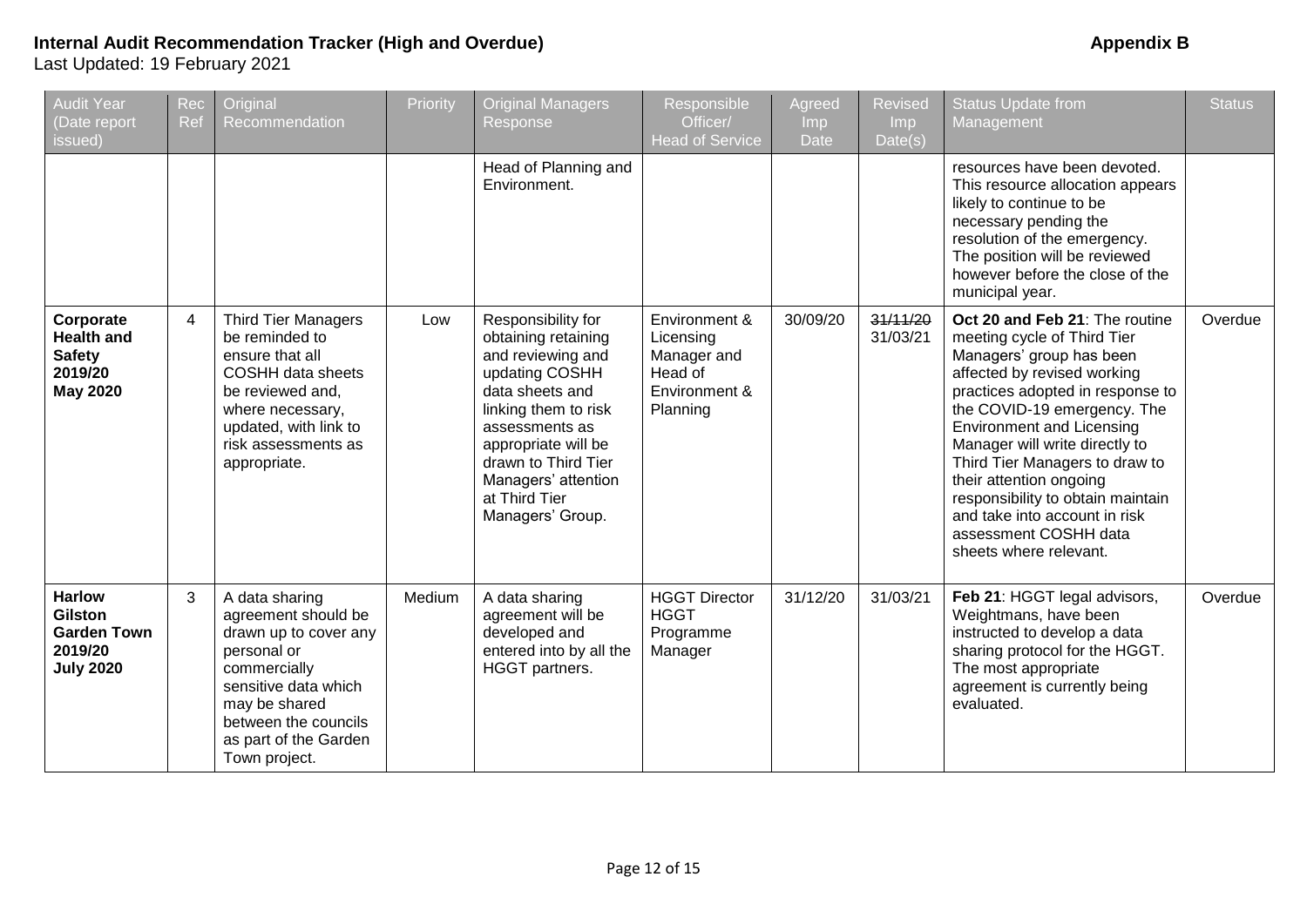| <b>Audit Year</b><br>(Date report<br>issued)              | <b>Rec</b><br>Ref | Original<br>Recommendation                                                                                                                                                                                                                                                                                                                                                                                                   | Priority | <b>Original Managers</b><br>Response                                                                                                                                                                                                                                                                                                                                         | Responsible<br>Officer/<br><b>Head of Service</b>                         | Agreed<br>Imp<br>Date | <b>Revised</b><br>Imp.<br>Date(s) | <b>Status Update from</b><br>Management                                                                                                                                                                                                                                                                                                                                                                                                                                                                                                                                                                                                                                                                         | <b>Status</b>  |
|-----------------------------------------------------------|-------------------|------------------------------------------------------------------------------------------------------------------------------------------------------------------------------------------------------------------------------------------------------------------------------------------------------------------------------------------------------------------------------------------------------------------------------|----------|------------------------------------------------------------------------------------------------------------------------------------------------------------------------------------------------------------------------------------------------------------------------------------------------------------------------------------------------------------------------------|---------------------------------------------------------------------------|-----------------------|-----------------------------------|-----------------------------------------------------------------------------------------------------------------------------------------------------------------------------------------------------------------------------------------------------------------------------------------------------------------------------------------------------------------------------------------------------------------------------------------------------------------------------------------------------------------------------------------------------------------------------------------------------------------------------------------------------------------------------------------------------------------|----------------|
| <b>Parks and</b><br>landscapes<br>2019/20<br>October 2020 | 1.1               | Routine inspections<br>should be<br>implemented and<br>documented to<br>demonstrate the<br>Council has a process<br>for managing trees.                                                                                                                                                                                                                                                                                      | High     | The council will assist<br>HTS to produce a<br>robust maintenance<br>strategy for the trees.<br>A wider Tree and<br>Landscape Strategy<br>Document is also<br>required for the<br>Harlow area. This will<br>include more than<br>tree maintenance, but<br>ideally would<br>influence a<br>maintenance<br>strategy.<br>However, due to not<br>yet having that<br>document the | Environment<br>and Licensing<br>Manager<br>Senior<br>Landscape<br>Officer | 31/03/21              | 31/03/21                          | HTS has engaged a leading<br>Arboricultural consultancy to<br>carry out routine tree<br>inspections, incorporating robust<br>condition, value, and risk<br>assessments. Inspection<br>outcomes are now<br>comprehensively documented<br>and retained in an interactive<br>database to which HTS has<br>access and from which data<br>may be downloaded for transfer<br>to the Council's GIS system.<br>This will form the foundation of<br>the tree management strategy<br>the need for which is identified<br>at 1.2                                                                                                                                                                                           | Completed      |
|                                                           | 1.2               | The Council will work<br>with HTS to ensure a<br>tree maintenance<br>strategy is agreed and<br>implemented, in<br>accordance with the<br>contract specification.<br>The tree maintenance<br>strategy should<br>ensure:<br>a) Tree surveys are<br>completed to provide<br>a complete record of<br>the type and condition<br>of the Council's tree<br>stock<br>b) Risk assessments<br>are undertaken to<br>identify and manage |          | production of a tree<br>maintenance<br>programme should<br>go ahead regardless.<br>Any adjustments that<br>may be required<br>based on a wider<br>strategy can be<br>incorporated at a<br>later date. However if<br>we work closely with<br>HTS (including Tim<br>Moya associates) the<br>programme should<br>be suitable for the<br>most part.                              |                                                                           |                       | 31/03/22                          | In working with HTS to develop<br>a tree strategy for Harlow, it has<br>become evident that improved<br>baseline data is required in<br>order to properly assess the<br>implications of potential policy<br>options. A town-wide condition<br>survey led by HTS will allow the<br>issues costs and values to be<br>quantified so that the cost and<br>effect of options can be<br>reasonably estimated. This will<br>delay adoption of formal policy,<br>but will provide a robust basis<br>for informed policy making. It is<br>anticipated that a budget cost<br>for the most pragmatic approach<br>to this work will be arrived at by<br>31/03/2021, and subject to the<br>identification of resources, that | In<br>progress |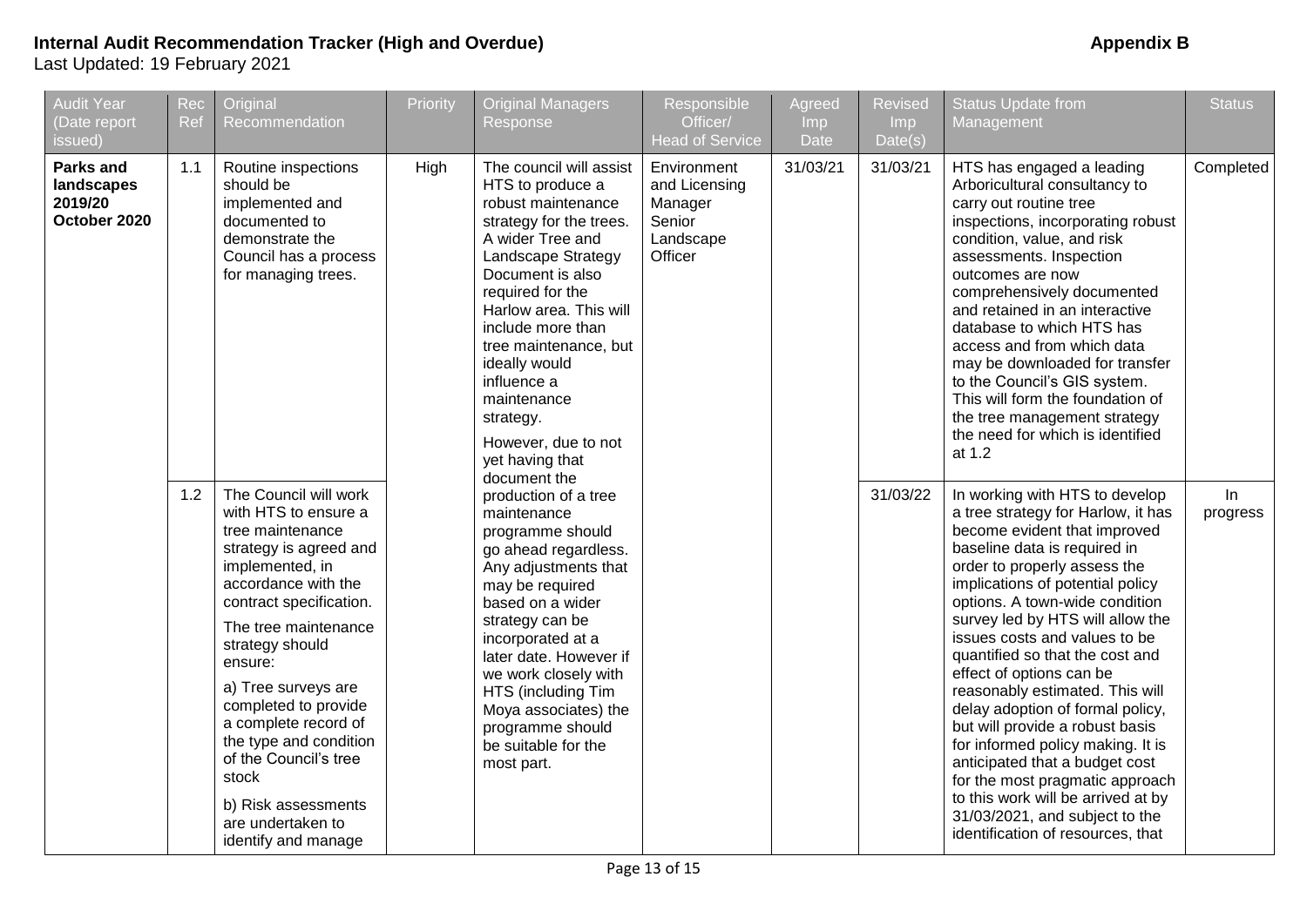| <b>Audit Year</b><br>(Date report<br>issued)                                        | Rec<br>Ref     | Original<br>Recommendation                                                                                                                                                                                                                 | Priority | Original Managers<br>Response                                                                                                                                                                                                                                                                                 | Responsible<br>Officer/<br><b>Head of Service</b>                            | <b>Agreed</b><br><b>Imp</b><br><b>Date</b>                                  | <b>Revised</b><br>Imp<br>Date(s) | <b>Status Update from</b><br>Management                                                                                                                                                                                                                                                                                                                                                                                                                                                                                                                                                                                                                       | <b>Status</b> |
|-------------------------------------------------------------------------------------|----------------|--------------------------------------------------------------------------------------------------------------------------------------------------------------------------------------------------------------------------------------------|----------|---------------------------------------------------------------------------------------------------------------------------------------------------------------------------------------------------------------------------------------------------------------------------------------------------------------|------------------------------------------------------------------------------|-----------------------------------------------------------------------------|----------------------------------|---------------------------------------------------------------------------------------------------------------------------------------------------------------------------------------------------------------------------------------------------------------------------------------------------------------------------------------------------------------------------------------------------------------------------------------------------------------------------------------------------------------------------------------------------------------------------------------------------------------------------------------------------------------|---------------|
|                                                                                     |                | risks to public safety<br>c) Remedial work is<br>identified and<br>managed in order of<br>risk.                                                                                                                                            |          |                                                                                                                                                                                                                                                                                                               |                                                                              |                                                                             |                                  | work will commence in the<br>course of 2021/22.                                                                                                                                                                                                                                                                                                                                                                                                                                                                                                                                                                                                               |               |
| Parks and<br>landscapes<br>2019/20<br>October 2020                                  | 2.1            | 2.1 Outstanding tree<br>work identified in the<br>improvement action<br>plan should be<br>completed.                                                                                                                                       | High     | 2.1 Outstanding<br>works are being<br>prioritised and<br>worked through in-<br>conjunction with the<br>client. Regular<br>updates are provided<br>and the CAM system<br>is now being regularly<br>updated. The<br>services of a<br>consultant are being<br>employed to speed<br>up the inspection<br>process. | Operations<br>Director (HTS)                                                 | 31/12/20                                                                    | 31/09/21                         | Two further periods of<br>"lockdown" since early autumn<br>2021 have restricted HTS's<br>capacity to complete<br>programmed tree works.<br>Further, improvement in the<br>consistency of inspections<br>delivered as a result of 1.1<br>above has over time resulted a<br>higher rate of recommendations<br>for works in the long medium or<br>short term. Thus despite a year<br>on year increase in the rate at<br>which jobs were completed,<br>HTS has not to date succeeded<br>in completing all outstanding<br>work. HTS has increased<br>arboricultural capacity by<br>engaging qualified<br>subcontractors to reduce the<br>quantity of work on hand. | Overdue       |
| <b>Equality Act</b><br>and Impact<br><b>Assessments</b><br>2020/21<br>February 2021 | $\overline{1}$ | As a priority, the<br><b>Equality Working</b><br>Group should finalise<br>and implement the<br>action plan. This<br>includes a review of<br>the draft objectives<br>and actions to ensure<br>they fully support the<br>Council's Corporate | High     | A review of the draft<br>objectives and<br>actions has been<br>completed.<br>Once approved the<br>EWG will ensure the<br>publication of the<br>Plan and commence<br>its implementation.<br>A timeline for                                                                                                     | Head of<br>Governance/<br>Corporate and<br>Democratic<br>Services<br>Manager | Following<br>the first<br>Cabinet<br>meeting of<br>the<br>municipal<br>year |                                  |                                                                                                                                                                                                                                                                                                                                                                                                                                                                                                                                                                                                                                                               | In progress   |